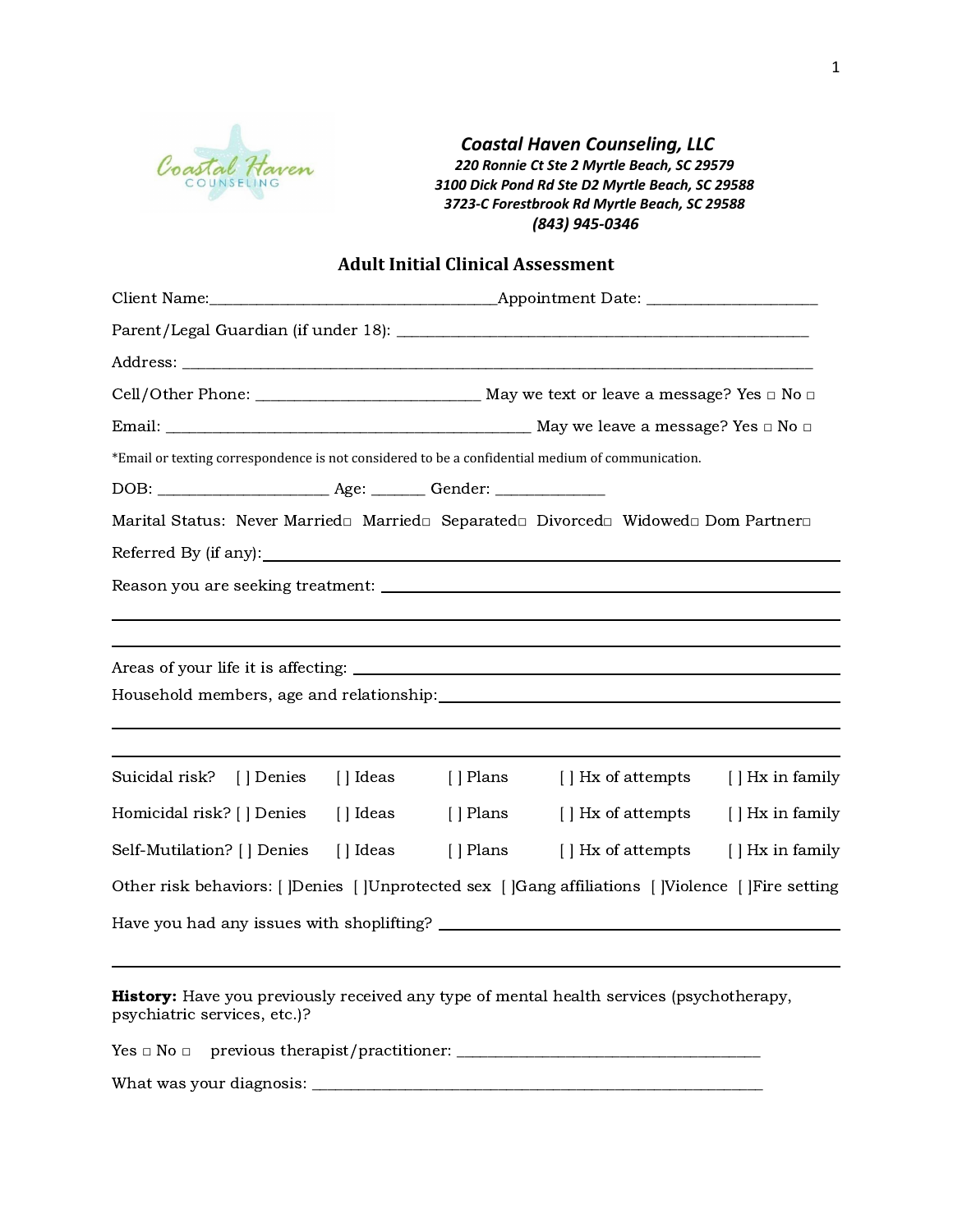Did your previous treatment help? Yes  $\square$  No  $\square$  What did you learn from your previous treatment?

| When and where was your previous treatment? Inpatient or outpatient? __________________                     |  |  |  |
|-------------------------------------------------------------------------------------------------------------|--|--|--|
|                                                                                                             |  |  |  |
| <b>General and Mental Health Information:</b>                                                               |  |  |  |
| 1. How would you rate your current physical health? Poor $\Box$ Satisfactory $\Box$ Good Very $\Box$        |  |  |  |
| Please list any specific health problems you are currently experiencing: ___________________________        |  |  |  |
|                                                                                                             |  |  |  |
| 2. How would you rate your current sleeping habits? Poor $\Box$ Satisfactory $\Box$ Good Very $\Box$        |  |  |  |
| Please list any specific sleep problems you are currently experiencing: None $\Box$                         |  |  |  |
|                                                                                                             |  |  |  |
| 3. What types of exercise do you participate in and how frequently?                                         |  |  |  |
| 4. Please list any difficulties you experience with your appetite or eating problems:                       |  |  |  |
|                                                                                                             |  |  |  |
| 5. Are you currently experiencing overwhelming sadness, grief or depression? Yes $\Box$ No $\Box$           |  |  |  |
|                                                                                                             |  |  |  |
| 6. Are you currently experiencing anxiety, panics attacks or have any phobias?                              |  |  |  |
| $Yes \Box$ No $\Box$ If yes, when did you begin experiencing this?                                          |  |  |  |
| 7. Are you currently experiencing any chronic pain? Yes $\Box$ No $\Box$                                    |  |  |  |
|                                                                                                             |  |  |  |
| 8. How many times per week do you drink alcohol? _______ When you do drink, what                            |  |  |  |
| type of beverage do you drink, and how much? ___________________________________                            |  |  |  |
| 9. How often do you engage in recreational drug use? Daily $\Box$ Weekly $\Box$ Monthly $\Box$ Never $\Box$ |  |  |  |
| 10. Are you currently in a romantic relationship? No $\Box$ Yes $\Box$ If yes, for how long?                |  |  |  |
| On a scale of 1-10, how would you rate your relationship? ______________                                    |  |  |  |
| 11. What are the biggest challenges you have with your personal relationship? __                            |  |  |  |
|                                                                                                             |  |  |  |
|                                                                                                             |  |  |  |
| 12. What significant life changes or stressful events have you experienced recently?                        |  |  |  |

13. Who is your primary care physician (name, phone and address):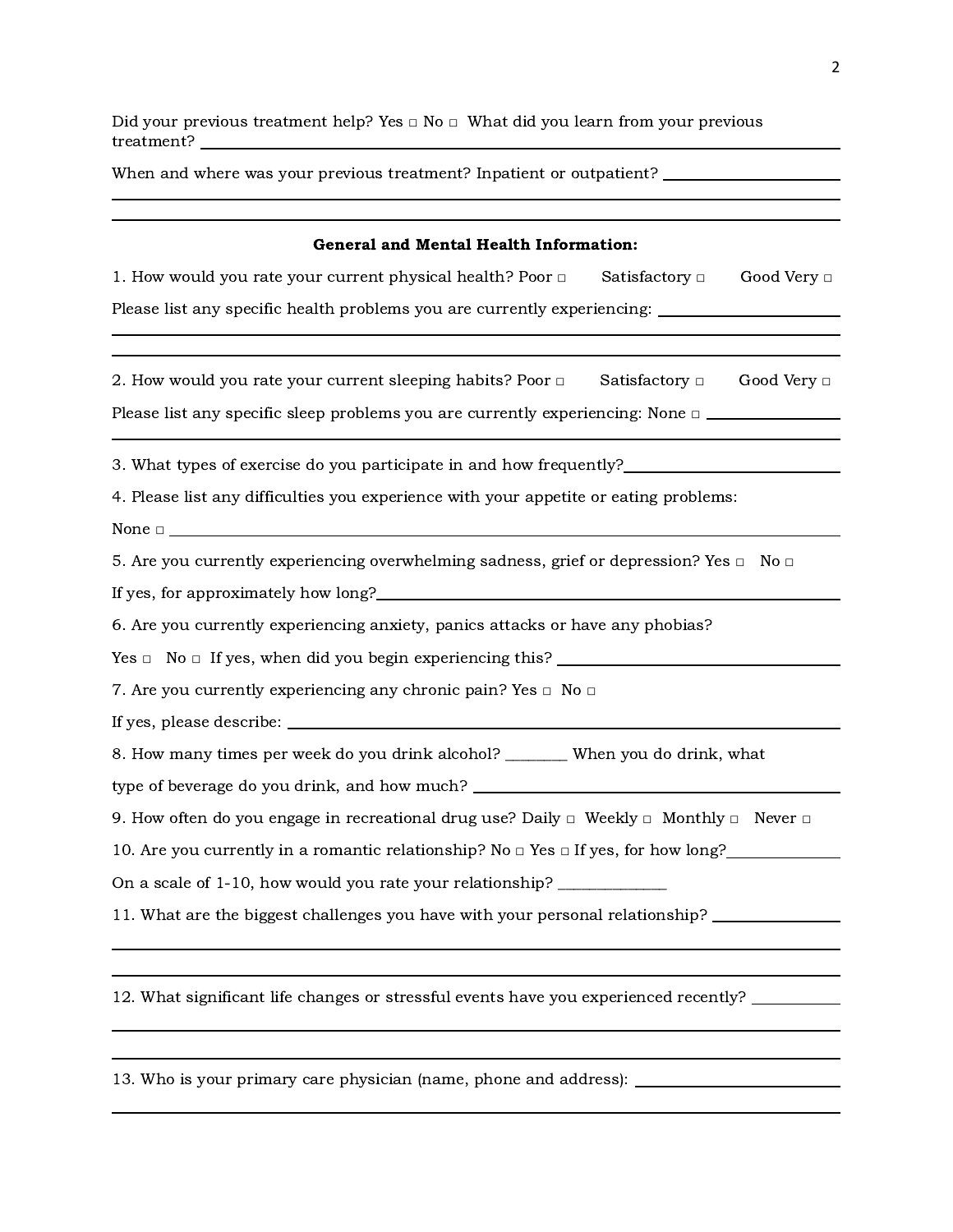Has client ever had problems with:

| Seizure/epilepsy<br><b>Diabetes</b><br>Lung Disease<br><b>Tuberculosis</b><br>High Blood Pressure<br>Hepatitis<br><b>STDs</b><br>Head Injury | Y N<br>Y N<br>Y N<br>YN X<br>YN <b>X</b><br>Y N<br>Y N | Drug Abuse<br><b>Heart Problems</b><br>Thyroid Disease<br>Kidney Disease<br>Anemia<br>Trouble with seeing<br>Trouble Hearing<br>Chronic Pain | ΥN<br>ΥN<br>ΥN<br>ΥN<br>ΥN<br>ΥN<br>Y N<br>ΥN |  |  |
|----------------------------------------------------------------------------------------------------------------------------------------------|--------------------------------------------------------|----------------------------------------------------------------------------------------------------------------------------------------------|-----------------------------------------------|--|--|
| Alcohol Abuse<br>Asthma<br>Y N<br>Y N<br>Medical Hospitalizations client has had in the past? (Surgeries, Illness, accidents, etc.)          |                                                        |                                                                                                                                              |                                               |  |  |
|                                                                                                                                              | Reason                                                 |                                                                                                                                              | Date                                          |  |  |

Current Medications (Including prescription, over the counter or herbal medicines)

| Name of Medicine | Dose | Given for |
|------------------|------|-----------|
|                  |      |           |
|                  |      |           |
|                  |      |           |
|                  |      |           |

Do you have any allergies to food, medications or other things? [ ] Y [ ] N \_\_\_\_\_\_\_\_\_\_\_\_\_\_\_\_\_\_\_\_\_\_

Family Mental Health History: In the section below identify if there is a family history or if you have any issues with any of the following. If yes, please indicate the family member's relationship to you (father, maternal grandmother, paternal uncle, etc.).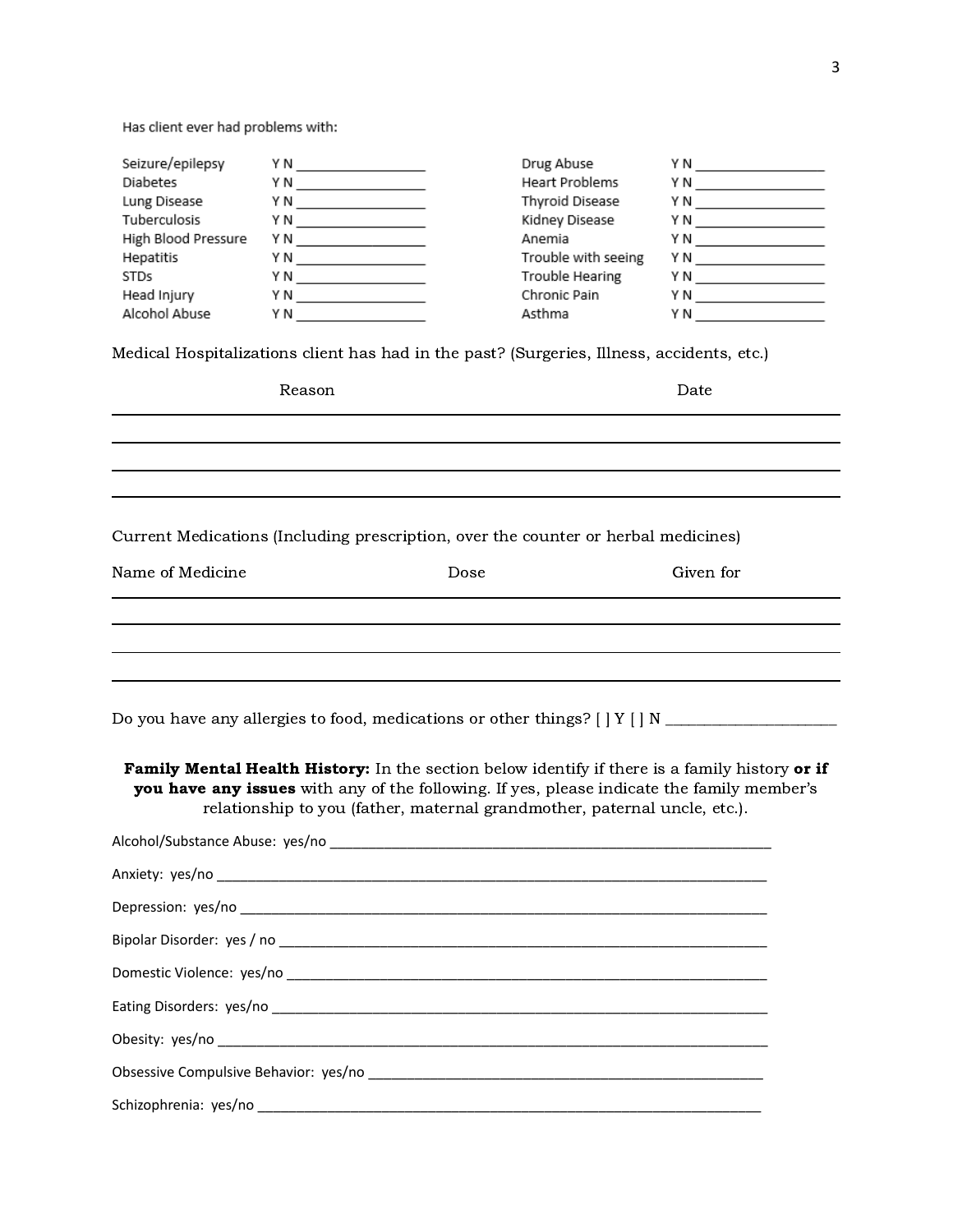Suicide Attempts: yes/no \_\_\_\_\_\_\_\_\_\_\_\_\_\_\_\_\_\_\_\_\_\_\_\_\_\_\_\_\_\_\_\_\_\_\_\_\_\_\_\_\_\_\_\_\_\_\_\_\_\_\_\_\_\_\_\_\_\_\_\_\_\_\_

Homicide or Attempts: yes / no \_\_\_\_\_\_\_\_\_\_\_\_\_\_\_\_\_\_\_\_\_\_\_\_\_\_\_\_\_\_\_\_\_\_\_\_\_\_\_\_\_\_\_\_\_\_\_\_\_\_\_\_\_\_\_

Sexual Abuse of client or other family members yes/no\_\_\_\_\_\_\_\_\_\_\_\_\_\_\_\_\_\_\_\_\_\_\_\_\_\_\_\_

#### Please check all of the behaviors and symptoms that you consider a problem:

\_\_\_\_\_\_\_\_\_\_\_\_\_\_\_\_\_\_\_\_\_\_\_\_\_\_\_\_\_\_\_\_\_\_\_\_\_\_\_\_\_\_\_\_\_\_\_\_\_\_\_\_\_\_\_\_\_\_\_\_\_\_\_\_\_\_\_\_\_\_\_\_\_\_\_\_\_\_\_\_\_\_\_\_

| □ Distractibility    | □ Change in appetite         | □ Excessive energy       |
|----------------------|------------------------------|--------------------------|
| □ Hyperactivity      | □ Lack of motivation         | □ Mood swings            |
| □ Impulsivity        | □ Withdrawal from            | $\square$ Sleep problems |
| $\square$ Boredom    | people                       | □ Nightmares             |
| □ Poor memory        | □ Anxiety/worry              | □ Eating problems        |
| $\square$ Confusion  | □ Panic attacks              | □ Gambling problems      |
| □ Seasonal mood      | □ Specific fears             | □ Computer addiction     |
| changes              | □ Social discomfort          | □ Pornography problems   |
| □ Sadness/depression | □ Obsessive thoughts         | □ Parenting problems     |
| $\square$ Loss of    | □ Compulsive behavior        | □ Sexual problems        |
| pleasure/interest    | □ Aggression/fights          | □ Relationship problems  |
| □ Hopelessness       | $\square$ Frequent arguments | □ Work/school problems   |
| □ Thoughts of death  | □ Irritability/anger         | □ Alcohol/drug use       |
| □ Self-harm          | □ Homicidal thoughts         | □ Recurring bad          |
| $\Box$ Crying spells | □ Flashbacks                 | memories or nightmares   |
| □ Loneliness         | □ Hearing voices             |                          |
| □ Low self-worth     | □ Visual hallucinations      |                          |
| □ Guilt/shame        | □ Suspicion of others        |                          |
| □ Fatigue            | $\Box$ Racing thoughts       |                          |

### Additional Information:

| 1. Are you currently employed? _________If yes, employer? ______________________      |
|---------------------------------------------------------------------------------------|
| Is there anything stressful about your current work?                                  |
| 2. Describe your spiritual faith or belief (if any):                                  |
|                                                                                       |
| 4. Describe the family who raised you: (how many siblings, quality of relationships): |

5. Describe current family relationships: (significant other? children? quality of relationships?):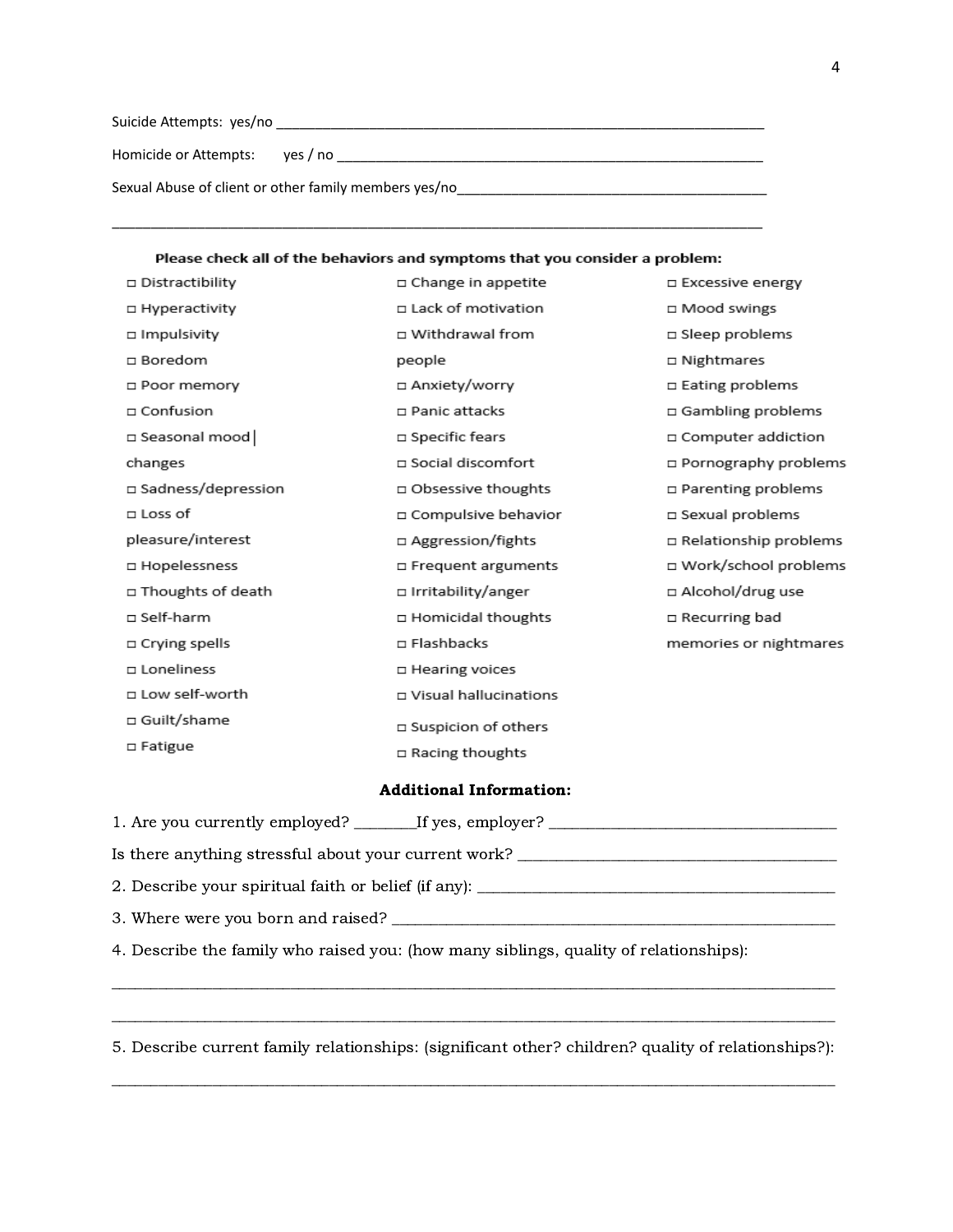6. Describe past significant relationships (marriages, divorces, separations, etc.):

7. Describe any significant losses/separations of any family members/significant others (including loss of pets, physical functions, property/possessions, etc.):

8. Describe current housing situation (house, mobile home, boarding homes, shelter, homeless, etc.): Any needs?

9. Any problems/issues/changes with sex/sexuality?

10. Describe current social involvement (activities that you enjoy with others):

11. Describe educational background (how far in school, tech school, college, special ed., special programs, highest level completed):

12. History of legal involvements, as well as any current legal problems:

13. Have you experienced any past traumas? (sexual, accidents, domestic violence, …)

14. What would you like to accomplish out of your time in therapy?

15. How will you or your life be different when you are ready for discharge from therapy? Complete this sentence…

I will be ready for discharge when...  $\frac{1}{1}$  = 0.000 m = 0.000 m = 0.000 m = 0.000 m = 0.000 m = 0.000 m = 0.000 m = 0.000 m = 0.000 m = 0.000 m = 0.000 m = 0.000 m = 0.000 m = 0.000 m = 0.000 m = 0.000 m = 0.000 m = 0.

Strengths, Needs, Abilities and Preferences: